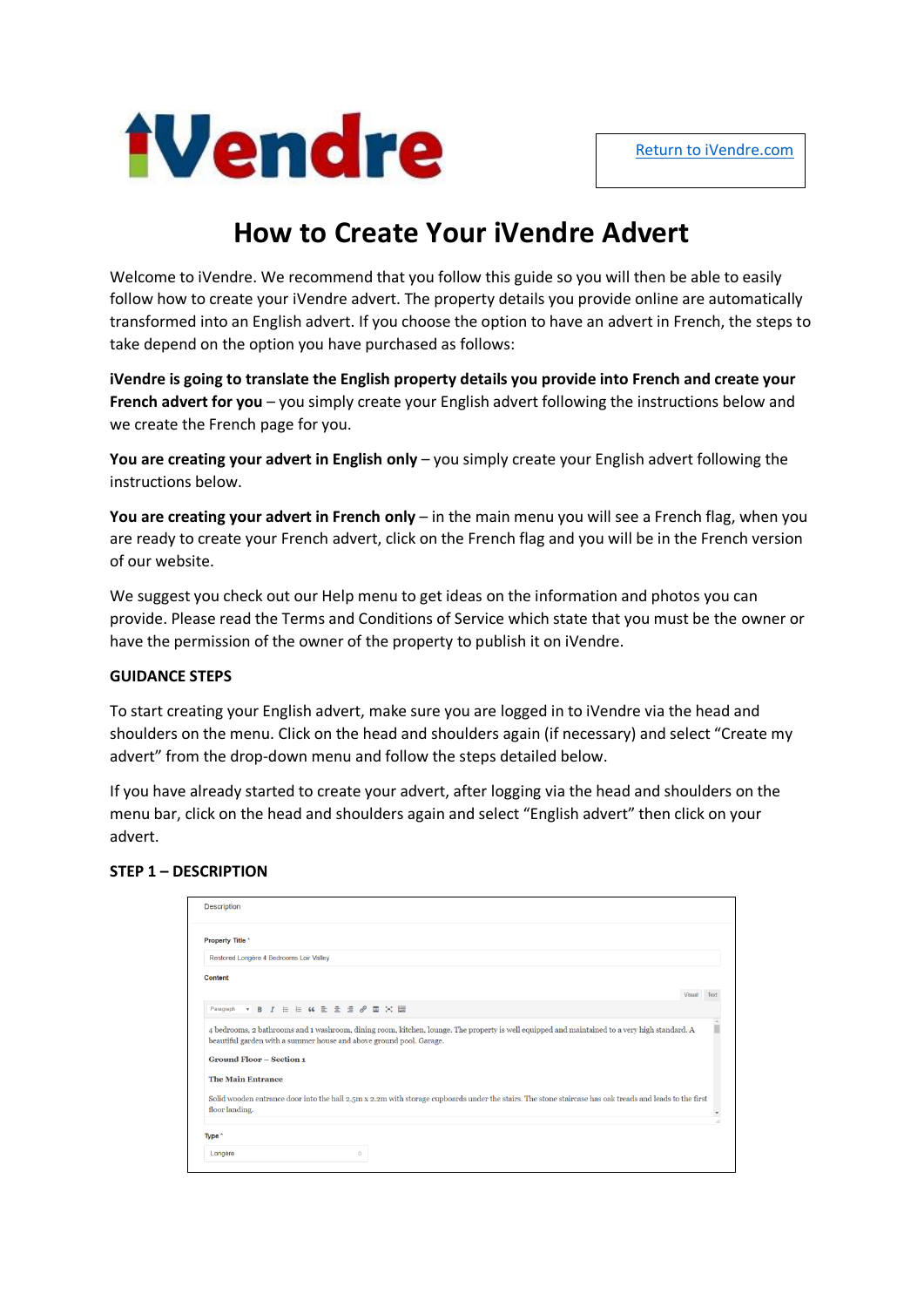| Price                   |                             |
|-------------------------|-----------------------------|
| <b>Sale Price</b>       | Price per m <sup>2</sup>    |
| 165000                  | 1162                        |
| <b>Measurement unit</b> | <b>Price description</b>    |
| m2                      | No agency fees              |
| For example: m2         | For example: No Agency Fees |

## CLICK ON NEXT >

To move to the next step, click on the NEXT arrow at the bottom right of the screen.

| <b>Details</b>             |                               |  |  |
|----------------------------|-------------------------------|--|--|
| <b>Bedrooms</b>            | <b>Bathrooms</b>              |  |  |
| $\overline{4}$             | $\overline{2}$                |  |  |
| Only digits                | Only digits                   |  |  |
| <b>Habitable Area Size</b> | <b>Measurement Unit</b>       |  |  |
| 142                        | m <sup>2</sup>                |  |  |
| Only digits                | For example: m2               |  |  |
| <b>Land Area</b>           | <b>Land Area Size Postfix</b> |  |  |
| 3000                       | m <sup>2</sup>                |  |  |
| Only digits                | For example: m2               |  |  |
| Garages                    | <b>Garage Size</b>            |  |  |
| $\mathbf{1}$               | 20 <sup>m²</sup>              |  |  |
| Only digits                | For example: 200 m2           |  |  |
| <b>Year Built</b>          | <b>Taxe Foncière</b>          |  |  |
| Enter year built           | 600€                          |  |  |
| Only digits                |                               |  |  |
| <b>Energy rating</b>       | Outbuildings                  |  |  |
| Diagnostics complete       | $\overline{1}$<br>$\Diamond$  |  |  |
| Outbuildings surface area  |                               |  |  |
| $8 \text{ m}^2$            |                               |  |  |

## ENERGY RATING INFORMATION

It is a legal requirement to have the property's energy rating calculated by an expert. For more information see Energy Class section below.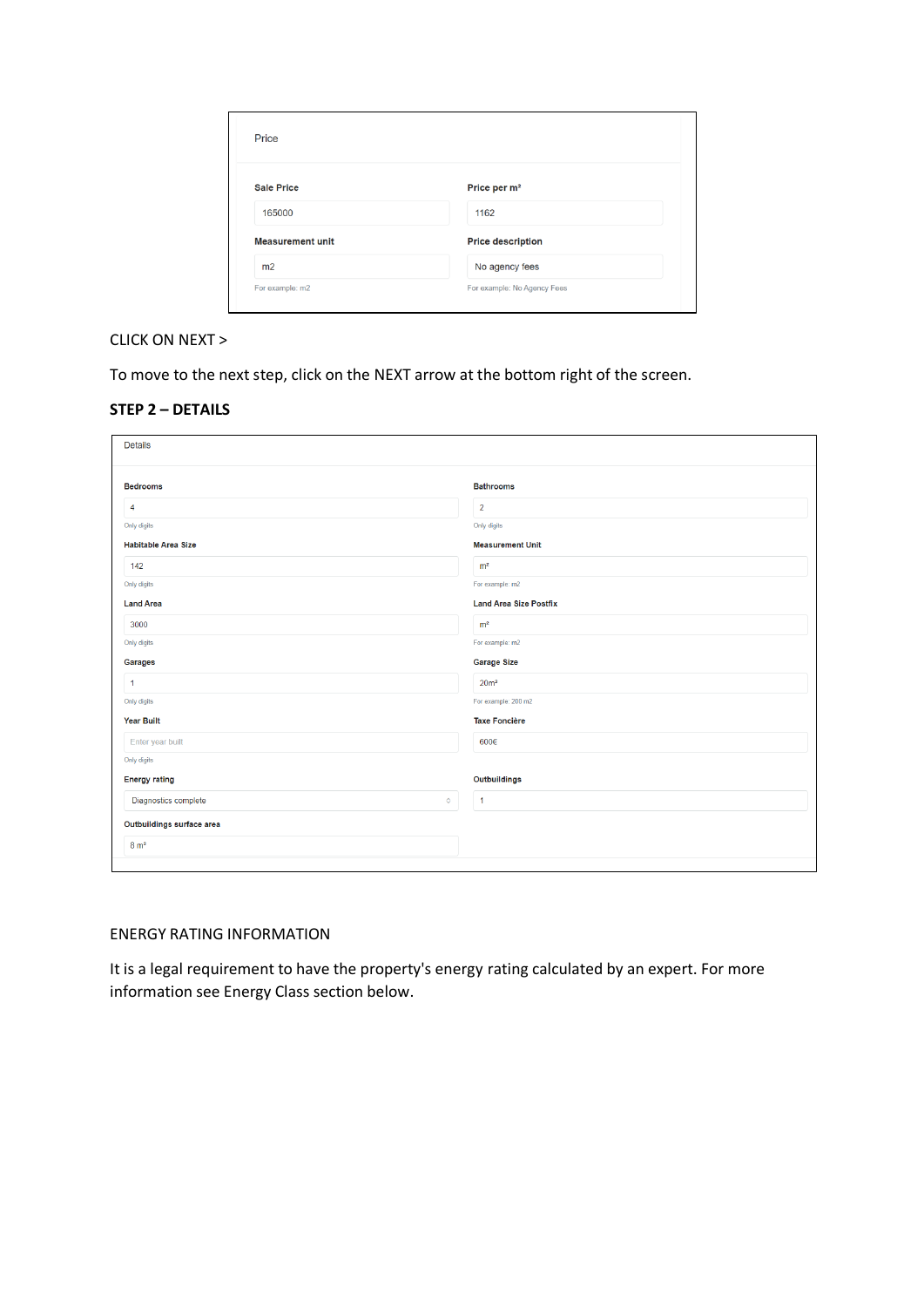#### **STEP 3 – PHOTOS AND VIDEOS**



## CHOOSE YOUR FEATURE PHOTO / COVER IMAGE

After uploading your photos, you can sort them in the order of your choice by dragging and dropping them. Make sure you click on the Star in the photo you want to be your feature image on our web site.

#### INCLUDE YOUR VIDEO LINK

In the box labelled Video Link (URL) - underneath the photos - paste in the link to your video site.

#### **STEP 4 – ENERGY CLASS**

| <b>Energy Diagnostics Report</b>      |                                       |
|---------------------------------------|---------------------------------------|
| <b>Energy Use</b>                     | <b>Energy Consumption Measurement</b> |
| E<br>$\circ$                          | 268 kWh/m <sup>2</sup> .an            |
| <b>Greenhouse Gas Emissions Class</b> | <b>Greenhouse Gas Measurement</b>     |
| $\mathbf C$                           | 13 kg CO2/m <sup>2</sup> .an          |
| <b>EPC Current Rating</b>             | <b>EPC Potential Rating</b>           |
|                                       |                                       |
|                                       |                                       |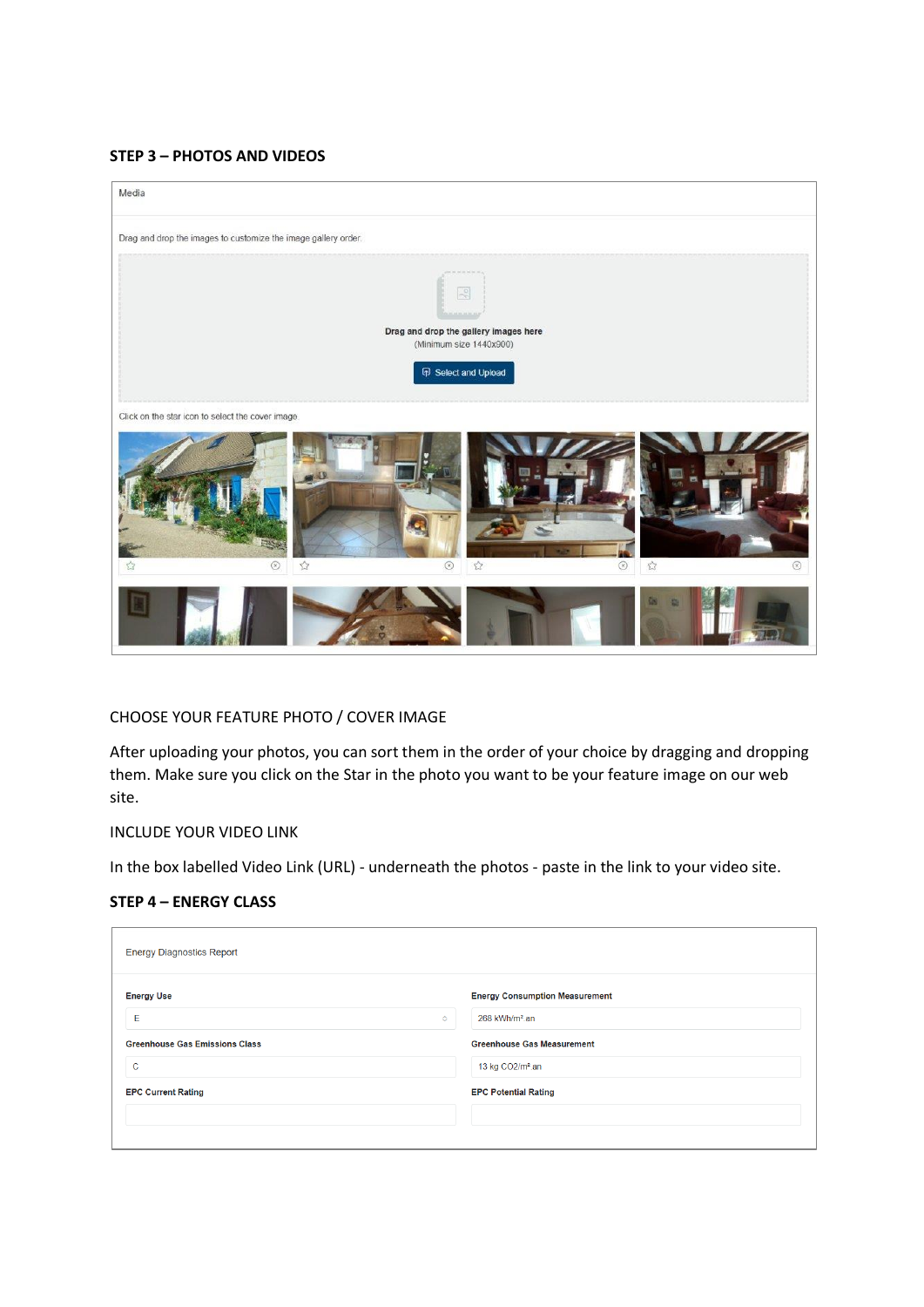## WHERE IS MY ENERGY CLASS INFORMATION?

You obtain the information about your energy consumption and environmental rating from a report prepared following a visit by a Diagnostics expert. The report is called DPE which stands for Diagnostic Performance Enérgetique. Your Notaire's office will provide you with the details of who to contact if you need to have this done. Remember we can help you out by doing this for you via our Translation Support services if your French language skills are limited. If you have had the diagnostics done and the report comes back DPE Vierge, type the word Vierge in EPC Current Rating. If it has been classed then you can fill in the information above. The Energy Class is the "Consommations énergétiques". The Global energy performance index is "Consommation réelle". The Renewable energy performance index is "Emissions de gaz à effet de serre". The Energy performance of the building is "Estimation des émissions"

| Features                            |                                   |                                  |                                     |
|-------------------------------------|-----------------------------------|----------------------------------|-------------------------------------|
| $\blacktriangleright$ ADSL Internet | Air conditioning                  | Balcony                          | Barbecue                            |
| $\blacktriangleright$ Cellar / Cave | Central heating (elec)            | Central heating (gas)            | Central heating (oil)               |
| Central heating (town gas)          | Ceramic radiators                 | ✔ Convector Heaters              | Covered parking                     |
| Dishwasher<br>$\vert \vee \vert$    | Dryer                             | <b>Fibre Internet</b>            | Fireplace                           |
| $\blacktriangleright$ Freezer       | $\blacktriangleright$ Fruit Trees | $\vee$ Garden                    | Greenhouse                          |
| $\vee$ Laundry                      | <b>Contract</b><br>Lawn           | Mains drainage                   | $\triangleright$ Off mains drainage |
| $\vee$ Oven                         | $\blacktriangleright$ Pond / Lake | $\vee$ Refrigerator              | $\triangleright$ Satellite dish     |
| V Swimming pool (above ground)      | Swimming pool (in ground)         | $\vert \mathbf{v} \vert$ Terrace | Washing machine<br>$\checkmark$     |
| Well                                | V Wood burner                     | v Workshop                       |                                     |
|                                     |                                   |                                  |                                     |

## **STEP 5 – PROPERTY FEATURES**

## TICK THE APPROPRIATE PROPERTY FEATURES

These are the property features you want to highlight and include in the sale price.

## **STEP 6 – LOCATION**

| Location                                                                                                                                                                                    |                    |
|---------------------------------------------------------------------------------------------------------------------------------------------------------------------------------------------|--------------------|
| <b>Address</b>                                                                                                                                                                              |                    |
| 72340 Ruillé-sur-Loir, France                                                                                                                                                               |                    |
|                                                                                                                                                                                             |                    |
| Map                                                                                                                                                                                         |                    |
| Drag and drop the pin on map to find exact location                                                                                                                                         | Latitude           |
| Retraite Dujarie<br>Rue du Clos<br>Đ.<br><b>Satellite</b><br>Map<br>$\frac{2}{5}$<br>Mairie <sup>O</sup>                                                                                    | 47.7497789         |
| La Poste<br>coske<br>LE SAINT PIERRE<br>SARTHE                                                                                                                                              | Longitude          |
| LOME ET, COMBA<br>D290<br>Pharmacie de Ruillé                                                                                                                                               | 0.620518           |
|                                                                                                                                                                                             | <b>Street View</b> |
| ÷                                                                                                                                                                                           | Hide<br>$\circ$    |
| River Controlling<br>$\epsilon_{\rm out}$<br>ea Bouwreuns<br>$\overline{\phantom{a}}$<br>le dee Charo<br><b>CHER</b><br>BIFIE<br>Google<br>Map data @2020 Terms of Use   Report a map error |                    |
| Place the pin in address above                                                                                                                                                              |                    |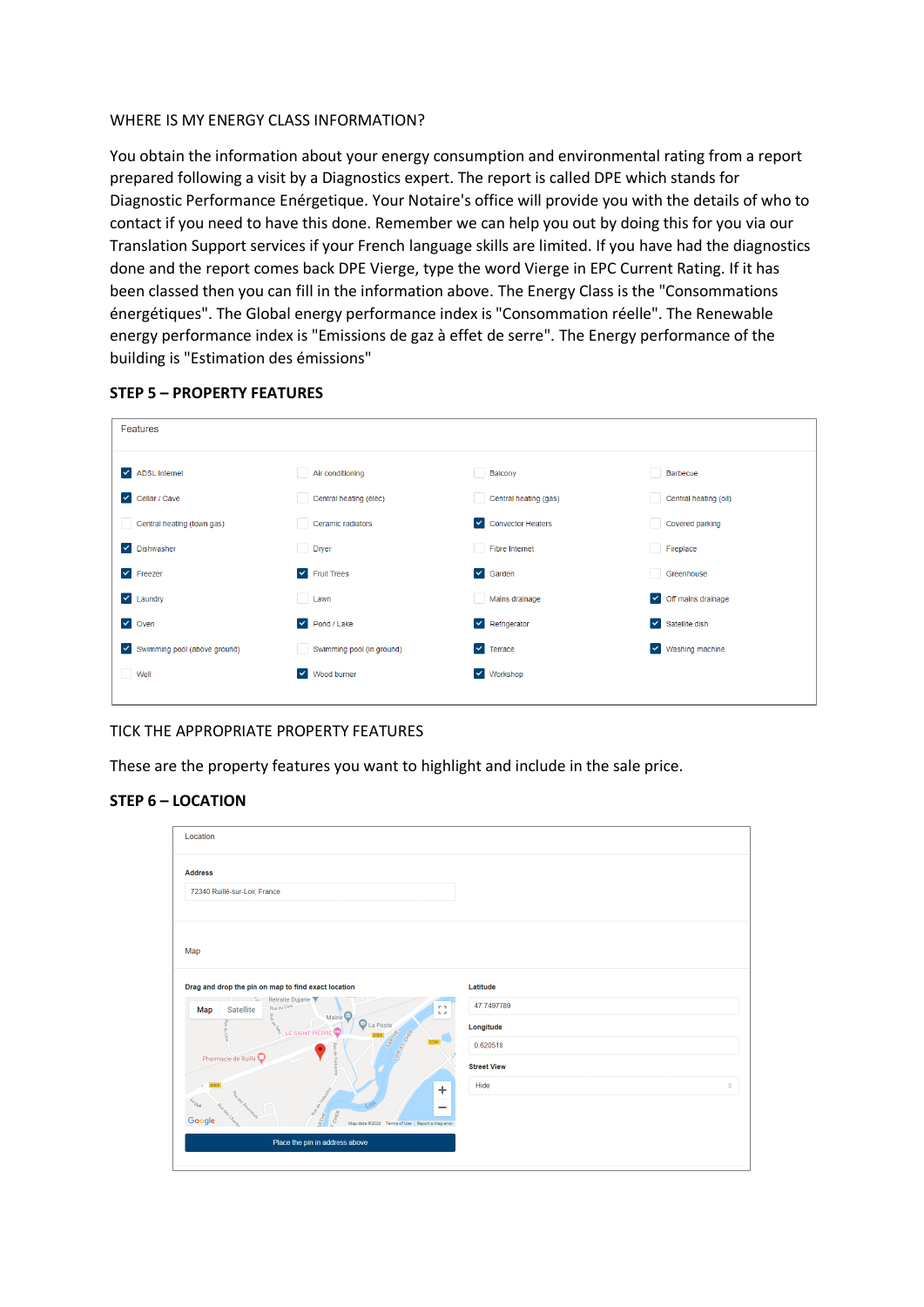#### ABOUT YOUR LOCATION

Only show the information about your location which you feel is necessary to your potential buyers.

## **ACCEPT GDPR (General Data Protection Regulations) AND SUBMIT your page.**

You will see your advert has been added to your English Dashboard and it is showing as pending until it has been approved by our team. You will receive an email when the advert has been approved and, if you have selected a French advert, we will have begun the translation of your English advert and the creation of your French advert.

#### **I CLICKED ON SAVE DRAFT**

If you clicked on Save Draft and then left the advert creator before completing all the steps, to go back to it, log in to iVendre.com by selecting the head and shoulders on the main menu. Click on the head and shoulders again and select "English advert" then click or tap on the "Actions" button and select "Edit".



#### **WHAT HAPPENS NEXT?**

The email(s) you receive to confirm the creation of your advert(s) will contain the respective web link to your advert. Please keep them safe so you can communicate them to your potential purchasers. You can log in to your account on iVendre.com and go to your client space by clicking on the head and shoulders in the menu and see that your advert has changed from Pending to Approved.

| Thumbnail | <b>Title</b>                                                             |                 | Type    | <b>Status</b>   | Price                             | Featured | <b>Actions</b> |
|-----------|--------------------------------------------------------------------------|-----------------|---------|-----------------|-----------------------------------|----------|----------------|
|           |                                                                          |                 |         |                 |                                   |          |                |
|           |                                                                          |                 |         |                 |                                   |          |                |
| PAID      | Restored Longère 4 Bedrooms Loir Valley<br>72340 Ruillé-sur-Loir, France | <b>Approved</b> | Longère | <b>FOR SALE</b> | 165.000€<br>1.162€/No agency fees | No       | <b>Actions</b> |

## **CHANGING YOUR ADVERT**

Please do not change your advert text as this will not be translated. Contact the iVendre Team on lequipe@ivendre.com if you wish to have your advert text amended. You can of course change the numerical values e.g. the price. To edit, log in to iVendre.com and click on the head and shoulders on the main menu and select "English advert".